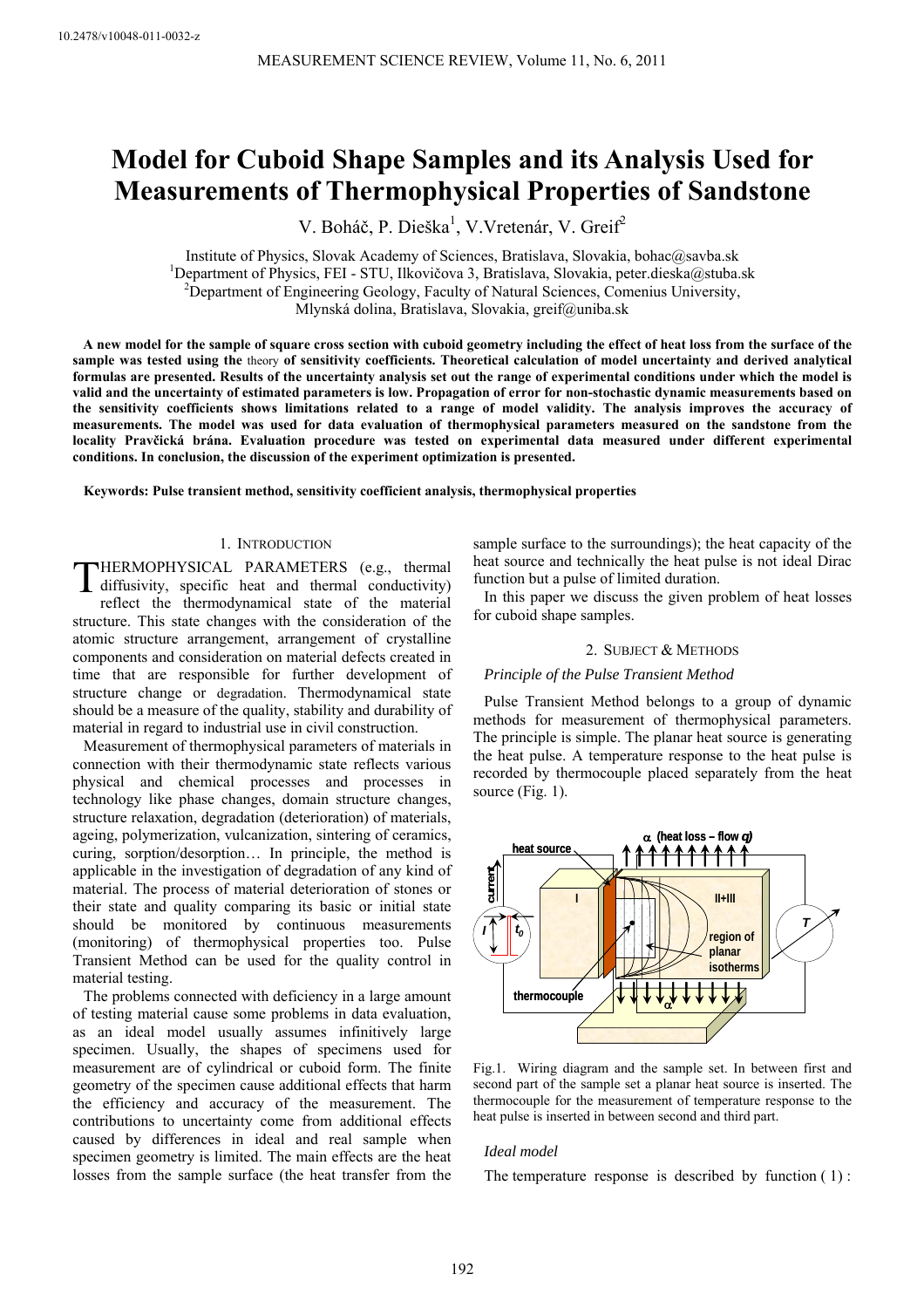$$
T(h,t) = \frac{2 \cdot q}{c\rho\sqrt{\kappa}} \left[ \sqrt{t} \cdot i\Phi^* \left( \frac{h}{2\sqrt{\kappa t}} \right) - \sqrt{t - t_0} \cdot i\Phi^* \left( \frac{h}{2\sqrt{\kappa(t - t_0)}} \right) \right]
$$
(1)

where  $i\Phi^*(x) = \frac{c}{x} - x \cdot \Phi^*(x)$ 2  $i\Phi^*(x) = \frac{e^{-x^2}}{\sqrt{\pi}} - x \cdot \Phi^*(x)$ , *T* is temperature, *h* is

thickness of the specimen.  $\Phi^*(x)$  is complementary error function, *t* is time. Simple formulas for evaluation based on maximum of the temperature response have been derived. This is called one point evaluation procedure.

$$
\kappa = h^2 / 2t_m \cdot f_\kappa, \tag{2}
$$

$$
c = q/(\sqrt{2\pi e} \rho h T_m) \cdot f_c \tag{3}
$$

and

$$
\lambda = \kappa \cdot c \cdot \rho \tag{4}
$$

where the correction factors  $f_k$  and  $f_c$  were described in [1],  $\lambda$  is thermal conductivity,  $\kappa$  is thermal diffusivity;  $t_m$  is maximum of the temperature response,  $t_0$  is duration of the pulse width, *c* is specific heat, *q* is heat flux density at source,  $\rho$  is density of material.

## *Model for the cuboid samples*

Heat loss effect included in the new model is represented by heat transfer coefficient  $\alpha$  from the sample surface to the surroundings. The problem starts when the planar isotherm of heat front is deformed at the thermocouple region. In the sample cut at Fig.1 a problem is illustrated where this effect causes deformation of planar isotherms. It is evident for specimens having bigger thickness or for the temperature response measured for longer times. Data that are measured within the marked white area in Fig.1 are still able to be evaluated by the ideal model. For the case when thermal isotherms are deformed by this effect we need to introduce a new model. To solve this problem a new model for cuboid geometry was derived accounting the heat transfer coefficient α.



Fig.2. Initial and boundary conditions for the model.

The solution of basic heat equation for initial and boundary conditions that are drawn in Fig.2 is the following temperature response:

$$
T(t, x, y, z) = T_0 \frac{w}{2} \sum_{n=1}^{\infty} \sum_{m=1}^{\infty} \frac{b_n b_m}{v_{nm}} F(u, v_{nm}) \varphi_n(\frac{x}{a}) \varphi_m(\frac{y}{a}) \quad (5)
$$

The variables are

$$
\varphi_n(s) = \sqrt{\frac{2\beta}{\beta + \sin^2 \mu_n}} \cos(\mu_n s), \qquad T_0 = \frac{qa}{\lambda}, \qquad \beta = \frac{a\alpha}{\lambda},
$$
  

$$
F_n(u, v) = e^{-2uv} \Phi^*(u - v) - e^{2uv} \Phi^*(u + v), \qquad u = \frac{z}{2\sqrt{\kappa t}},
$$
  

$$
w = \frac{\sqrt{\kappa t}}{a}, \quad v_{nm} = w\sqrt{\mu_n^2 + \mu_m^2}, \quad b_n = \varphi_n(0) \frac{\sin(\mu_n)}{\mu_n} \text{ and } z
$$

axial space coordinate, *x,y* transversal space coordinates, *2a* transversal size of the sample,  $\alpha$  heat transfer coefficient for sample–ambient interface,  $\mu_n$  are the roots of equation  $\beta$  cos  $\mu - \mu$  sin  $\mu = 0$ .

#### *Accuracy estimation*

Generally, uncertainty arises from different sources and includes errors in the data measurements, parameter estimation procedure and model structures. Uncertainty analysis calculates how these errors are propagated through the model and evaluate their relative importance which is quantified via sensitivity analysis. This type of uncertainty should be supposed as systematic error. The analysis uses sensitivity data generated by the model, along with the underlying data covariance to assess the degree of similarity (linear dependence) between sensitivity coefficients in the model. If the sensitivity coefficients are linearly dependent on each other, the parameters should not be estimated unambiguously and thus their uncertainty is high.

The analysis was developed in respect to the experimental data set  ${f_{n, T_{n}}}^{N}_{n=1}$ , where *N* is the number of independent measurements. Model temperature function (5)  $T_{\text{model}} = f(t, a, b)$  represents temperature response in time that depends on constants  $b = \{b_i\}_{i=1}^{N_b}$  in model that are determined by different independent measurements and dependent random variables represented by a set of free parameters  $a = \{a_i\}_{i=1}^{N_a}$  that are evaluated by fitting procedure. We used least square optimization to search for min $\sum_{n=1}^{N} [T_n - f_n(a,b)]^2$ , where  $f_n(a,b) = f(t_n, a,b)$ ,  $t_n$  are deterministic parameters,  $b, \{T_n\}_{n=1}^N$  are independent random variables. The least square optimization gives a system of non-linear equations that is based on sensitivity coefficients [2], (Fig.3.).

$$
\sum_{n=1}^{N} (T_n - f_n) \frac{\partial f_n}{\partial a_i} = 0, \quad i = 1, 2, \dots N_a \tag{6}
$$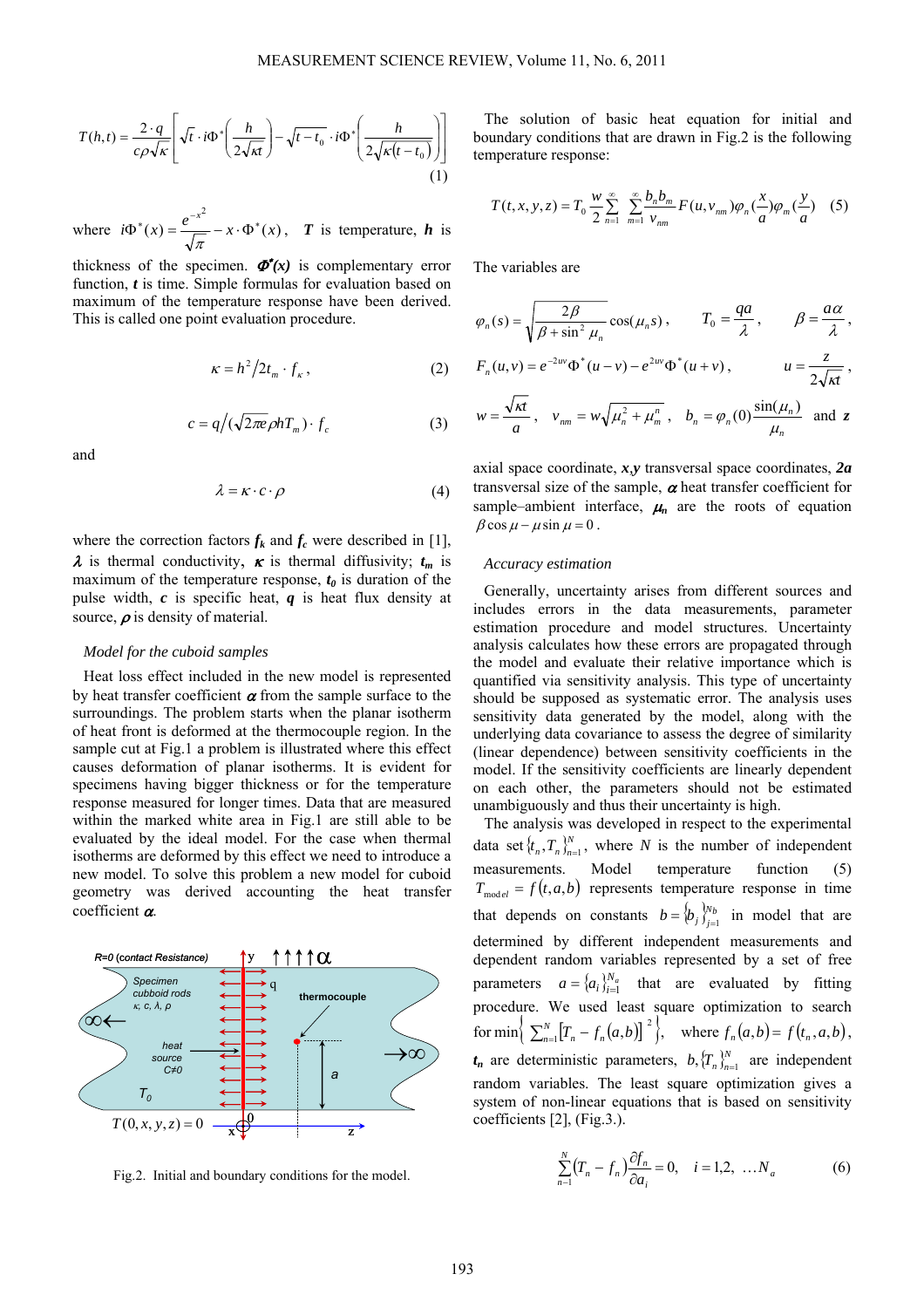Assuming

$$
\langle (b_j - \langle b_j \rangle)(b_k - \langle b_k \rangle) \rangle > \sim \delta_{jk} u(b_j)^2 \tag{7}
$$

$$
\langle T_n \rangle \gg f_n(\langle a \rangle, \langle b \rangle) \tag{8}
$$

$$
\langle (T_n - \langle T_n \rangle)(T_m - \langle T_m \rangle)) \rangle \sim \delta_{nm} u(T)^2 \tag{9}
$$

$$
\langle \left(T_n - \langle T_n \rangle\right) b_k - \langle b_k \rangle \rangle > \sim 0 \tag{10}
$$

The expressions in brackets  $\langle \bullet \rangle$  represent the statistical mean values. In the next equation, we estimate the uncertainty

$$
u(a_i)^2 \sim \left\langle \left(a_i - \left\langle a_i \right\rangle\right)^2 \right\rangle = \left\langle \left(\Delta a_i\right)^2 \right\rangle \sim \left\langle \left(da_i\right)^2 \right\rangle \tag{11}
$$

Differentiating equation (6) we obtain a system of equations

$$
\sum_{i=1}^{N_a} A_{ki} da_i = \sum_{n=1}^{N} dT_n \frac{\partial f_n}{\partial a_k} + \sum_{j=1}^{N_b} B_{kj} db_j, \quad k = 1, 2, \dots, N_a \quad (12)
$$

Where

$$
A_{ki} = \sum_{n=1}^{N} \left[ \left( f_n - T_n \right) \frac{\partial^2 f_n}{\partial a_k \partial a_i} + \frac{\partial f_n}{\partial a_k} \frac{\partial f_n}{\partial a_i} \right] \cong \sum_{n=1}^{N} \frac{\partial f_n}{\partial a_k} \frac{\partial f_n}{\partial a_i} \quad (13)
$$

$$
B_{kj} = \sum_{n=1}^{N} \left[ \left( f_n - T_n \right) \frac{\partial^2 f_n}{\partial a_k \partial b_j} + \frac{\partial f_n}{\partial a_k} \frac{\partial f_n}{\partial b_j} \right] \cong - \sum_{n=1}^{N} \frac{\partial f_n}{\partial a_k} \frac{\partial f_n}{\partial b_j} \quad (14)
$$

Now we can estimate uncertainty contribution of any particular measurement of involved parameters like T or b. Solution of equations (12) has the form

$$
da_k = \sum_{i=1}^{N_a} A_{ki}^{-1} \left( \sum_{n=1}^{N} dT_n \frac{\partial f_n}{\partial a_i} + \sum_{j=1}^{N_b} B_{ij} db_j \right), \quad k = 1, 2, \dots N_a \quad (15)
$$

$$
u^{2}(a_{k}) = \sum_{i=1}^{N_{a}} \sum_{i'=1}^{N_{a}} A_{ki}^{-1} A_{ki'}^{-1} \left[ A_{i'i} u^{2}(T) + \sum_{j=1}^{N_{b}} B_{ij} B_{ij} u^{2}(b_{j}) \right]
$$
(16)

$$
u^{2}(a_{k}) = C_{kT}^{2}u^{2}(T) + \sum_{j=1}^{N_{b}} C_{kj}^{2}u^{2}(b_{j})
$$
 (17)

where the contributions of components from variables and constants are

$$
C_{kT} = \sqrt{A_{kk}^{-1}} \tag{18}
$$

and

$$
C_{kj} = \sum_{i=1}^{N_a} A_{ki}^{-1} B_{ij}
$$
 (19)

the elements of matrix  $\boldsymbol{A}$  and  $\boldsymbol{B}$  are defined with equations (13) and (14). We can see that  $A \sim N$ , and  $B \sim N$ , therefore

 $C_{kT} \sim \frac{1}{\sqrt{N}}$  and  $C_{kj}$  is *N*-independent. For power-like dependence it is useful to define indices

$$
V_{kj} = \frac{\partial \log(a_k)}{\partial \log(b_j)} = \frac{b_j}{a_k} C_{kj}
$$
 (20)

Then for relative uncertainties we can write the equation

$$
u_r(a_k)^2 = C_{kr}^2 \frac{u(T)^2}{a_k^2} + \sum_{j=1}^{N_b} v_{kj}^2 u_r(b_j)^2 \tag{21}
$$

The normalized sensitivity coefficients were calculated for the same values of thermophysical parameters as those measured in the experimental part and they are given in Fig.3. We can see that optimized region for data evaluation is up to value of 2*F* dimensionless time.



Fig.3. Normalized sensitivity coefficients  $\beta_{a_i} = \partial f / \partial a_i$  (6) derived from temperature function  $(5)$  where  $a_i$  denotes free parameter in model, i.e. thermal diffusivity, thermal conductivity and heat transfer coefficient.

# 3. RESULTS

Experimental data were measured in RTB1.02 chamber with temperature stability of 0.01 K. Data from the samples tested under the air as well as vacuum atmosphere were obtained in the temperature range from -22 to 70°C. For the statistic evaluation at least 5 measurements were used to plot Fig.4. Temperature responses were measured for the duration of the heat pulse (heat pulse width) of 3 and 6 seconds. The total time for the recording of the temperature response is derived from the heat pulse width and is 30 times of pulse duration. For the data evaluation two temperature models were used. The first one, considering final pulse width and evaluation procedure based on formulas (2), (3), (4) is derived from the maximum of the temperature response published in several papers [3], [4]. The second one is using fitting procedure by model for cuboid samples having squared cross section and assuming heat losses from the sample surface (5).

The sandstone specimen set was carved in a form of cuboids having finite length. The dimensions of parts I and III were 50x50x30 while part II dimensions were  $50x50x10$ mm. The volume density was 1738.7 kg m<sup>-3</sup>. Porosity measured by weighting dry and water saturated specimen was calculated to 27.5%. Planar heat source was etched of Ni foil and insulated by kapton foil.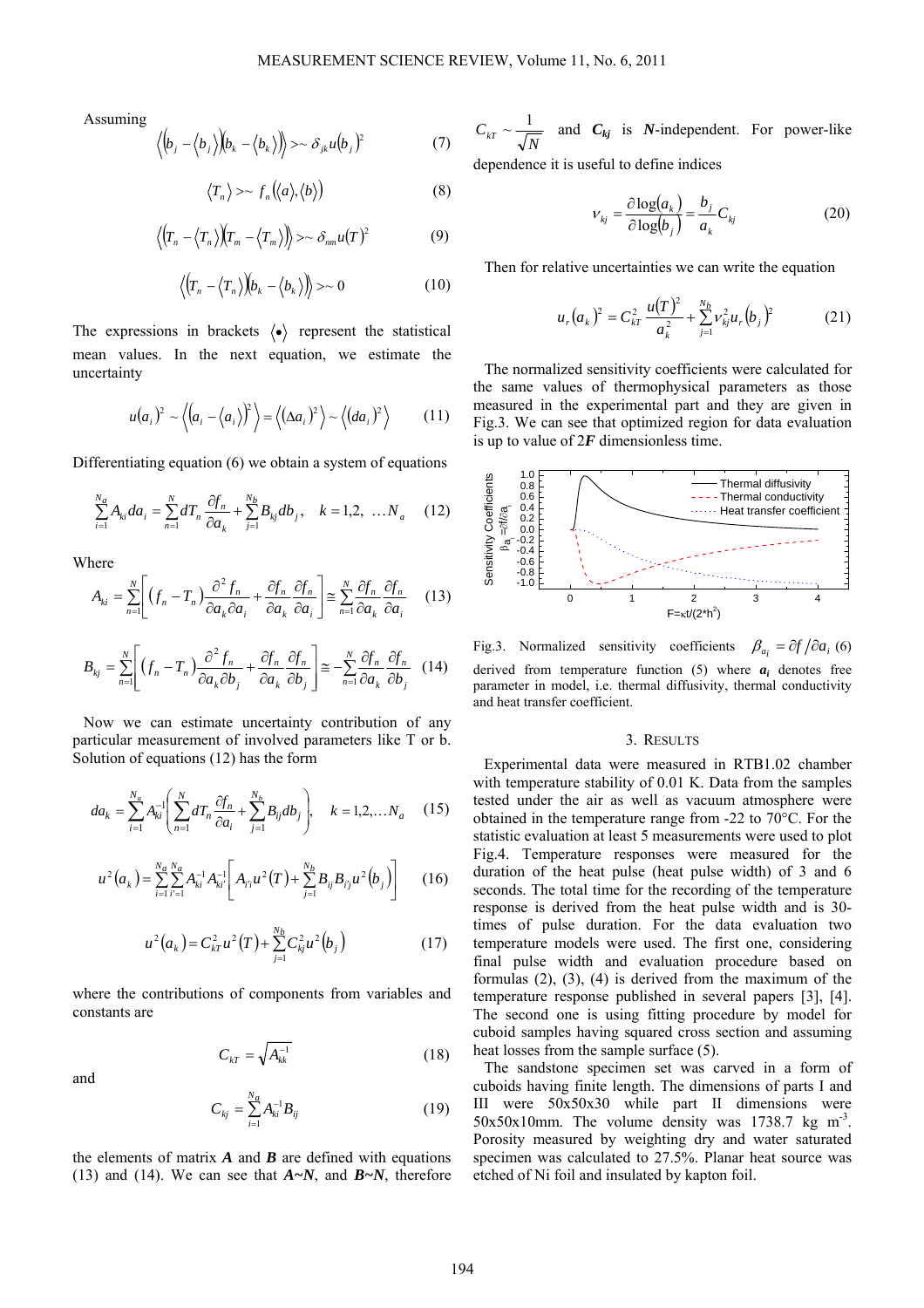Theoretical analysis of model uncertainty (Fig.6) was calculated for temperature response that was generated theoretically for exactly the same values of thermophysical parameters as those of measured sandstone at 25 °C. Data in Fig.6 were calculated for time interval with fixed number of points involved into evaluation, variable time step and fixed time window that start at t=0sec. Each data point represents different length of the time interval but the number of points in each interval is the same to preserve the statistical weight of the results.



Fig.4. Thermophysical parameters estimated by model fitting and one point procedure in air atmosphere and vacuum. The temperature history as well as vacuum treatment follows the arrows denoting heating and cooling regime. In principle, the temperature dependency of data measured under vacuum follow the measurements performed under the air atmosphere with some shift.



Fig.5. Heat transfer coefficients calculated by fitting procedure for data measured at 3 and 6 seconds of pulse duration as well as for air and vacuum conditions. The low values are those for 3 seconds of pulse duration as well as for data measured under the vacuum. This is the consequence of sensitivity for this parameter. Sensitivity of  $\alpha$  has reasonable values only for bigger thicknesses of material or for longer times of measurement of temperature response. Thus the positive temperature dependence of this parameter is evident only for data measured for 6 seconds of pulse width.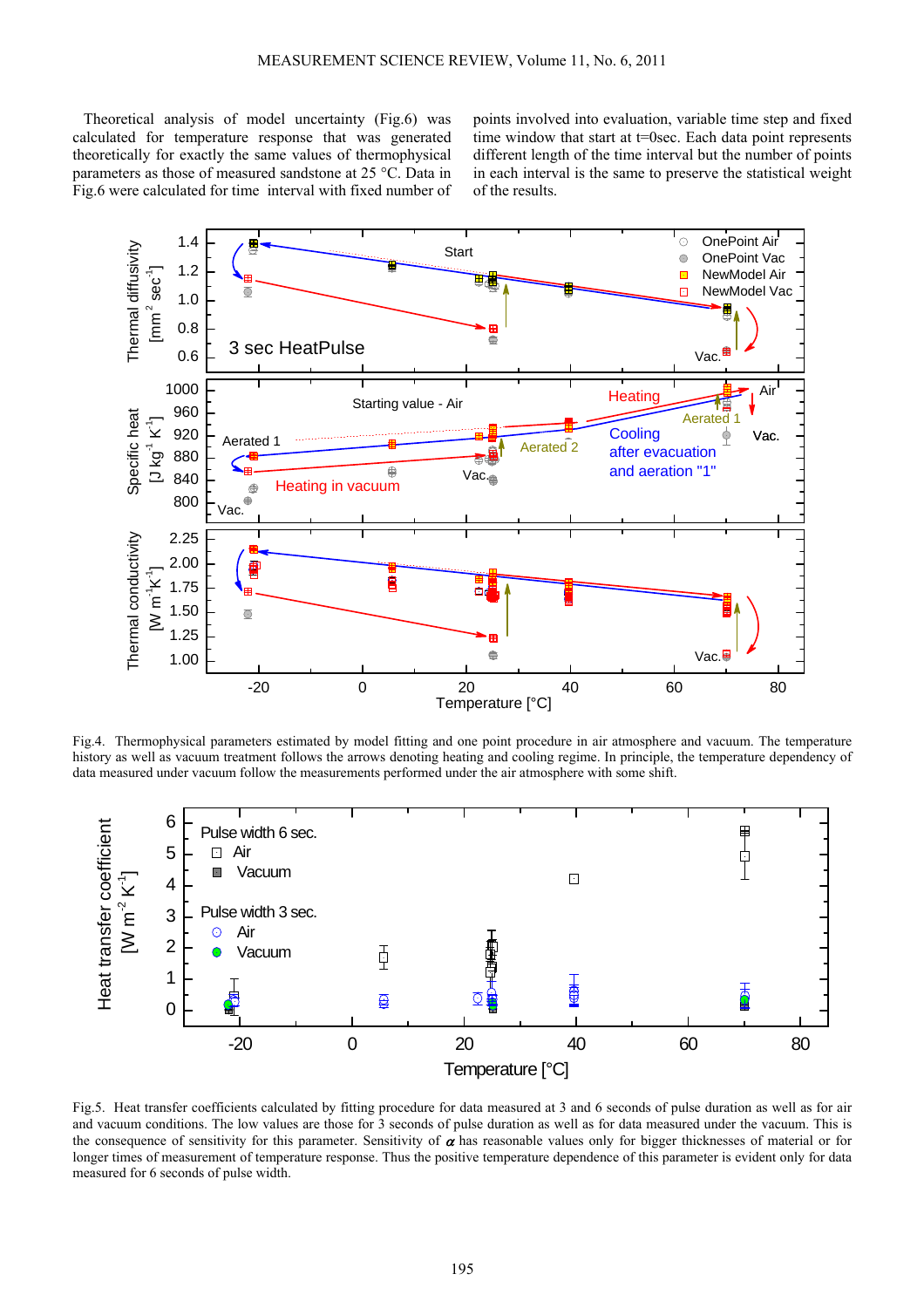

Fig.6. Uncertainty analysis for sample thickness of 10 mm at 2, 4 and 6 seconds of pulse width and thickness 20 mm for 8, 16 and 24 seconds of pulse duration. For the illustration of time relation the maximum of temperature response drawn in blue solid line is at 0.5 of F the dimensionless time (Fourier number), that corresponds to 42 seconds in real time. Errors from particular parameters are propagated through the model and their relative importance is evaluated as uncertainty in percent for current time according to the measurement of temperature response.

# 4. DISCUSSION

Fig.6 illustrates the uncertainties in relation with the total time of the measurement as well as the thickness of the sample. It is an explanation for data plotted in Fig.5, particularly answering the question why the heat transfer coefficient can be evaluated unambiguously only for data acquired for longer times of measurement. Fig.6 illustrates the discussion on the optimal total time for the measurement of transient record. The 6 sec. pulse width corresponds to longer total time of the transient record that finishes at the value of 1.7 F corresponding to 180 sec. The total time of temperature response for 3 sec of pulse duration takes just about 90 sec that correspond to the value of about 1 F. It starts to influence the measurement recorded for longer times or at higher thicknesses of material. We have to wait for a longer time while the heat that penetrates into the material from the heat source and reaches the thermocouple is influenced by heat losses from the surface. The reason is that the sensitivity for this parameter is higher for longer times of measurement and thus the uncertainty is about 5 times lower, which corresponds to lower unambiguity of parameter estimation. Fig.6 shows that the uncertainty of estimation of the heat transfer coefficient is decreasing with increasing thickness of the sample as well as with increasing time of the measurement. In our case for 10 mm sample thickness it is evident that the total time of experimental

recording should exceed 1.75 F. A simpler situation was found with the calculations of uncertainty for thermal diffusivity and thermal conductivity. Uncertainty values are decreasing with increasing measurement time and after getting maximum of the temperature response at 0.5*F*, i.e. about 42 seconds in real time axes, it starts to increase slightly. This means that there is no reason for the increase of the measurement time above  $1.75 \div 2F$  (180 $\div 200$  sec.) for this geometry of sandstone material.

# 5. CONCLUSIONS

The thermophysical properties of sandstone were investigated by Pulse Transient Method for dry state of stone under the air and vacuum conditions. The data were evaluated by two methods – the one point evaluation procedure and by fitting procedure using a new model for cuboid samples that accounts heat losses from the sample surface. The new model shifts up the values of all parameters. The values of thermal diffusivity increased just by small value, but due to data consistency condition the large increase of specific heat causes increase of thermal conductivity values remarkably.

Measured thermophysical parameters of porous sandstone depend on quality of the material and the moisture content in pores. Temperature dependency of the transport parameters (thermal diffusivity and thermal conductivity) is